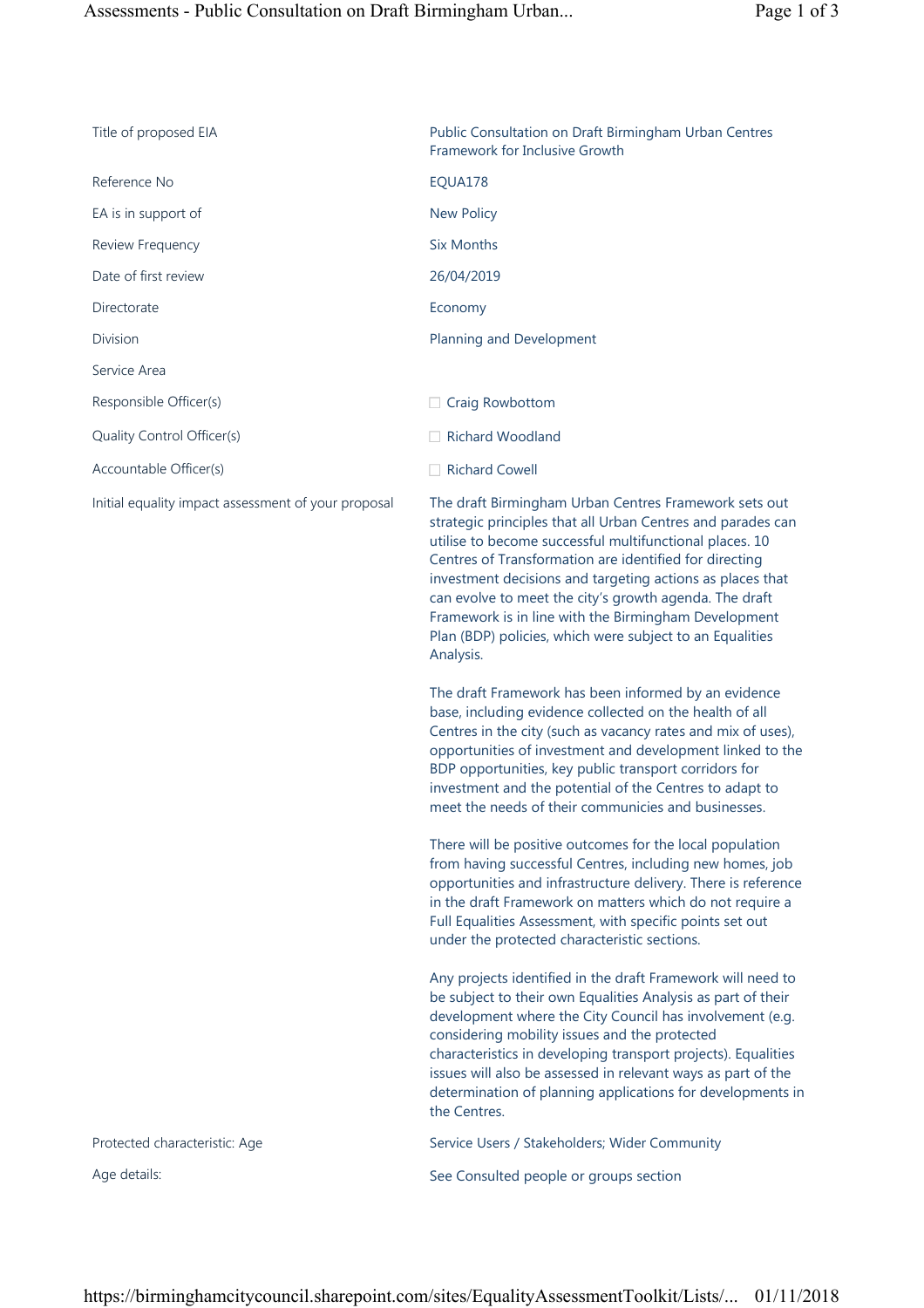| Protected characteristic: Disability                                     | Service Users / Stakeholders; Wider Community                                                                                                                                                                                                                                                                                                                                                                                                                                                                                                                                                                                                                                                                                                               |
|--------------------------------------------------------------------------|-------------------------------------------------------------------------------------------------------------------------------------------------------------------------------------------------------------------------------------------------------------------------------------------------------------------------------------------------------------------------------------------------------------------------------------------------------------------------------------------------------------------------------------------------------------------------------------------------------------------------------------------------------------------------------------------------------------------------------------------------------------|
| Disability details:                                                      | A high level masterplanning approach and infrastructure<br>requirements are set out in the Framework for Centres of<br>Transformation, however technical design matters are<br>addressed in other planning documents (e.g. Access for<br>People with Disabilities SPD).                                                                                                                                                                                                                                                                                                                                                                                                                                                                                     |
| Protected characteristic: Gender                                         | Service Users / Stakeholders; Wider Community                                                                                                                                                                                                                                                                                                                                                                                                                                                                                                                                                                                                                                                                                                               |
| Gender details:                                                          | See Consulted people or groups section                                                                                                                                                                                                                                                                                                                                                                                                                                                                                                                                                                                                                                                                                                                      |
| Protected characteristics: Gender Reassignment                           | Not Applicable                                                                                                                                                                                                                                                                                                                                                                                                                                                                                                                                                                                                                                                                                                                                              |
| Gender reassignment details:                                             |                                                                                                                                                                                                                                                                                                                                                                                                                                                                                                                                                                                                                                                                                                                                                             |
| Protected characteristics: Marriage and Civil Partnership Not Applicable |                                                                                                                                                                                                                                                                                                                                                                                                                                                                                                                                                                                                                                                                                                                                                             |
| Marriage and civil partnership details:                                  |                                                                                                                                                                                                                                                                                                                                                                                                                                                                                                                                                                                                                                                                                                                                                             |
| Protected characteristics: Pregnancy and Maternity                       | Service Users / Stakeholders; Wider Community                                                                                                                                                                                                                                                                                                                                                                                                                                                                                                                                                                                                                                                                                                               |
| Pregnancy and maternity details:                                         | See Disability section                                                                                                                                                                                                                                                                                                                                                                                                                                                                                                                                                                                                                                                                                                                                      |
| Protected characteristics: Race                                          | Service Users / Stakeholders; Wider Community                                                                                                                                                                                                                                                                                                                                                                                                                                                                                                                                                                                                                                                                                                               |
| Race details:                                                            | See Consulted people or groups section                                                                                                                                                                                                                                                                                                                                                                                                                                                                                                                                                                                                                                                                                                                      |
| Protected characteristics: Religion or Beliefs                           | Service Users / Stakeholders; Wider Community                                                                                                                                                                                                                                                                                                                                                                                                                                                                                                                                                                                                                                                                                                               |
| Religion or beliefs details:                                             | See Consulted people or groups section                                                                                                                                                                                                                                                                                                                                                                                                                                                                                                                                                                                                                                                                                                                      |
| Protected characteristics: Sexual Orientation                            | Not Applicable                                                                                                                                                                                                                                                                                                                                                                                                                                                                                                                                                                                                                                                                                                                                              |
| Sexual orientation details:                                              |                                                                                                                                                                                                                                                                                                                                                                                                                                                                                                                                                                                                                                                                                                                                                             |
| Consulted People or Groups                                               | The decision of Cabinet at this stage is to approve the public<br>consultation on the draft Framework. An engagement<br>strategy has been developed to set out how the public<br>consultation will be carried out, meeting the requirements of<br>relevant guidance and best practice including the principles<br>set out in the Statement of Community Involvement (2008).<br>The approach to public consultation will be made relevant to<br>the community of the Wards where the Centres of<br>Transformation are, and will be informed by a community<br>profile (ensuring protected characteristics inform the<br>approach, such as Age, Gender, and Race). Relevant<br>organisations with an interest in equalities issues will also be<br>consulted. |
|                                                                          | The broad range of stakeholders will all be informed about<br>the draft Frameworks (letters, press release, etc), with a<br>number of drop-in sessions proposed during the<br>consultation period. More detailed engagement work<br>(meetings, workshops, etc) will be offered to key<br>stakeholders at this time, including Business Improvement<br>Districts.                                                                                                                                                                                                                                                                                                                                                                                            |